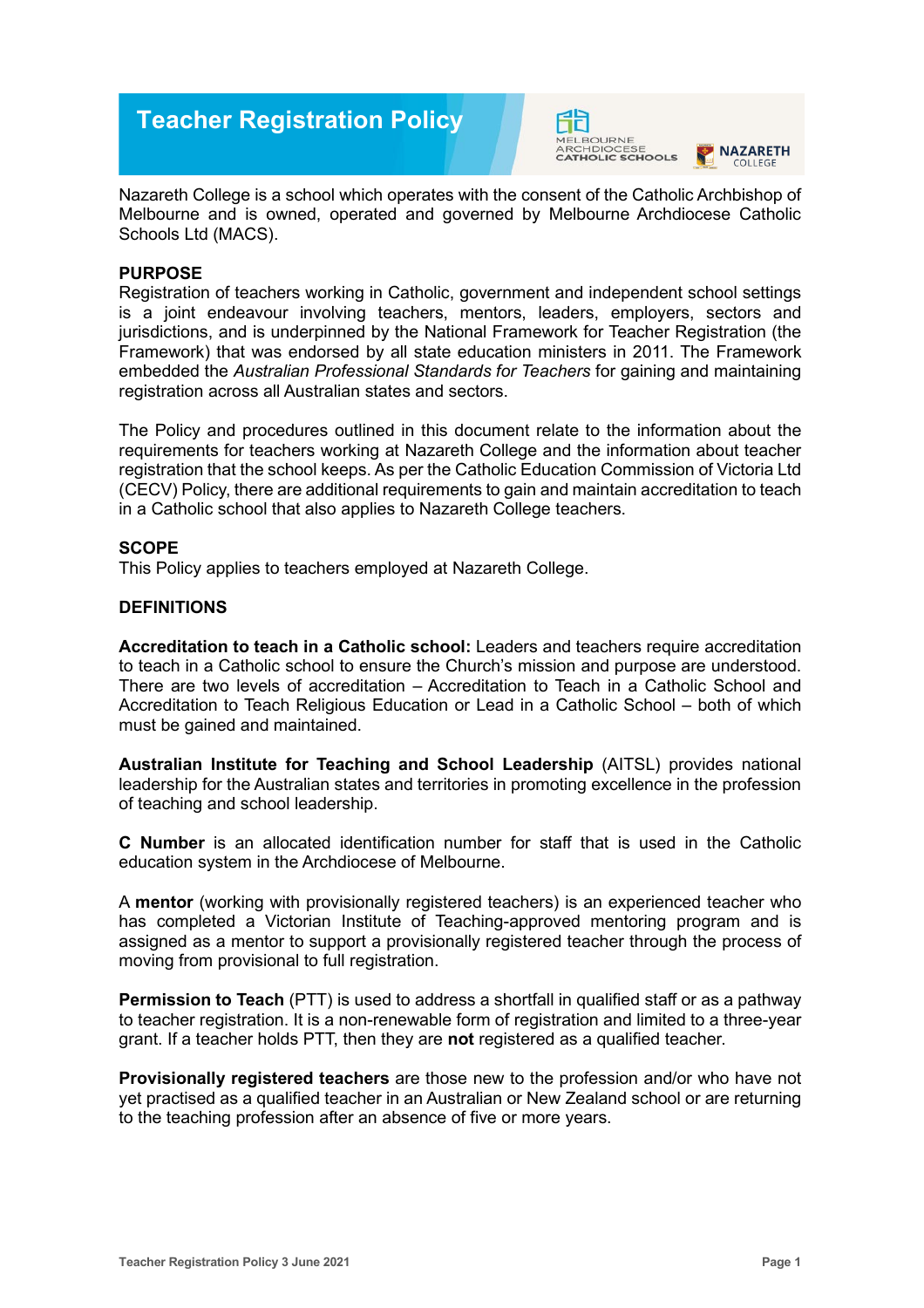A **registered teacher** is a qualified teaching professional suitable to practise as a teacher in a Victorian school or early childhood setting. A registered teacher is one who demonstrates the following requirements:

- A demonstrated proficiency in the *Australian professional standards for teachers*
- The ability to maintain professional practice
- Suitability to teach.

**Registration** as a teacher is an important mechanism to assure the safety, competency and quality of the profession. Its design is underpinned by a clear intent to set and uphold high standards of professional practice.

**Registration conditions** are conditions that may have been placed on a teacher's registration which should be recorded in the Victorian Institute of Teaching register.

**Victorian Institute of Teaching** (VIT) is an independent statutory authority which regulates members of the teaching profession. All teachers must be registered with the VIT in order to be employed in a school in Victoria.

**VIT register** is a register of VIT registration numbers, category, limitations (if any), and renewal and expiry dates for each teacher. This register is maintained at Nazareth College by the Principal or authorised delegate in electronic format.

**Working with Children Check** (WWCC) is required for child-related work in Victoria. Teachers registered with the VIT are exempt from the requirement to obtain a WWCC as the VIT registration process includes checks for suitability for child-related work. Teachers must notify Working with Children Check Victoria (WWCCV) of any child-related work they do outside the school (whether paid or voluntary). In the event a teacher's VIT registration is suspended or cancelled, WWCCV may notify the organisations listed that the teacher exemption no longer applies. To notify WWCCV of other child-related work, teachers must complete the 'Teacher notification' form.

### **POLICY**

All teachers practising in Victorian Catholic schools are required to be registered with the VIT, the independent authority which regulates members of the teaching profession.

Recruitment of teachers is in accordance with the MACS staffing and recruitment policies.

# **TEACHER REGISTRATION – LIMITATIONS**

### **Provisionally registered teachers**

Provisional registration is granted until teachers demonstrate they meet the standards at the Proficient Teacher level. Teachers have a period of two years to demonstrate that they:

- Possess an application of knowledge in teaching situations where the individual has full professional responsibility for the learning of students
- Meet the *Australian professional standards for teachers* at the proficient teacher level
- Have had at least 80 days of teaching experience in an Australian or New Zealand school.

A mentor will be assigned to a provisionally registered teacher seeking full registration. More information about the process to attaining full registration is available on the [VIT website.](https://www.vit.vic.edu.au/registered-teacher/moving-to-full-registration)